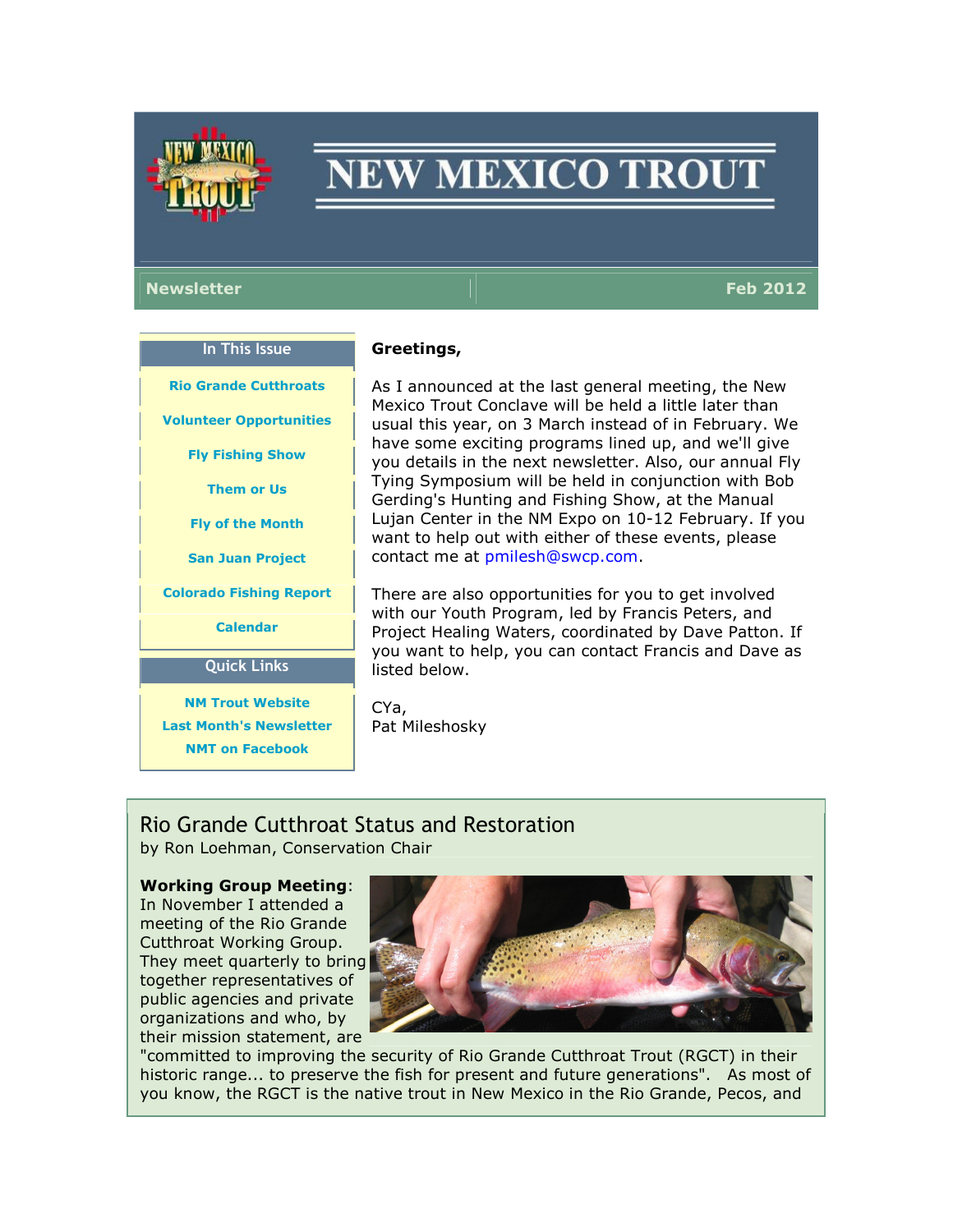Canadian River watersheds and that it has been reduced to a tiny fraction of its original range by competition from non-natives, habitat loss, drought, fires, and a warming climate. Now, most RGCT are found only in the coldest, cleanest, highelevation streams in New Mexico, primarily on the National Forests, but also on a few private landholdings (Ted Turner's ranches) and some Indian reservations.

Endangered Species Listing?: The US Fish and Wildlife Service has a 2014 deadline for deciding whether or not to list the RGCT for protection under the US Endangered Species Act. This deadline is a strong motivator for conservation and restoration activities by the NM Department of Game & Fish and the US Forest Service, since listing would severely constrain agency activities in areas where RGCT are found. Some of our NM Trout conservation projects over the past few years have been in support of RGCT conservation, for example on Comanche Creek in the Valle Vidal and on the upper Rio Cebolla in the Jemez Mountains.

**RGCT Status in the Jemez:** Much of the recent Working Group meeting was devoted to status reports on streams affected by the Las Conchas fire. The RGCT population in Medio Dia Creek was lost. The Peralta Creek population was severely affected by the burn. The Rio del Oso, Rito del Oso, and Rito del Abiquiu were affected by the fire. The status of the population in Canones Creek had not been determined because threats of flash floods made conditions too hazardous for onground surveys. On the other hand, the upper Rio Cebolla and the streams in San Pedro Parks are outside the area burned by the Las Conchas fire and, thus, their RGCT populations were unaffected.



Valles Caldera Status: The headwaters of the Rio San Antonio on the Valles Caldera were heavily burned and the late summer rains washed down huge amounts of ash into the stream. Dr. Bob Parmenter, Preserve Chief Scientist, reported an estimate of 95% of the brown trout killed in the upper reaches of the San Antonio. Other fish, such as chubs and dace, and aquatic insects seemed to have been unaffected by the ash runoff. A fish survey of the lower reach of the San Antonio in October revealed more brown trout than before the fire, suggesting that some browns survived by moving downstream.

#### RGCT in the Valles Caldera?: Dr.

Parmenter made an interesting proposal to the Working Group, specifically to remove the few remaining brown trout from the San Antonio and its headwater tributaries, which are all in the Valles Caldera Preserve, and restock it with Rio Grande Cutthroats. Some of us in the meeting thought it is an idea worth pursuing. Mike Sloan and Kirk Patten, who are the NM G&F representatives on the group, were unsupportive. They raised practical and legal issues, such construction of a barrier to prevent brown trout from migrating upstream from outside the Preserve, as well as problems with completely removing all the brown trout from the stream before RGCT stocking. They stated that without such guaranteed removal of the brown trout they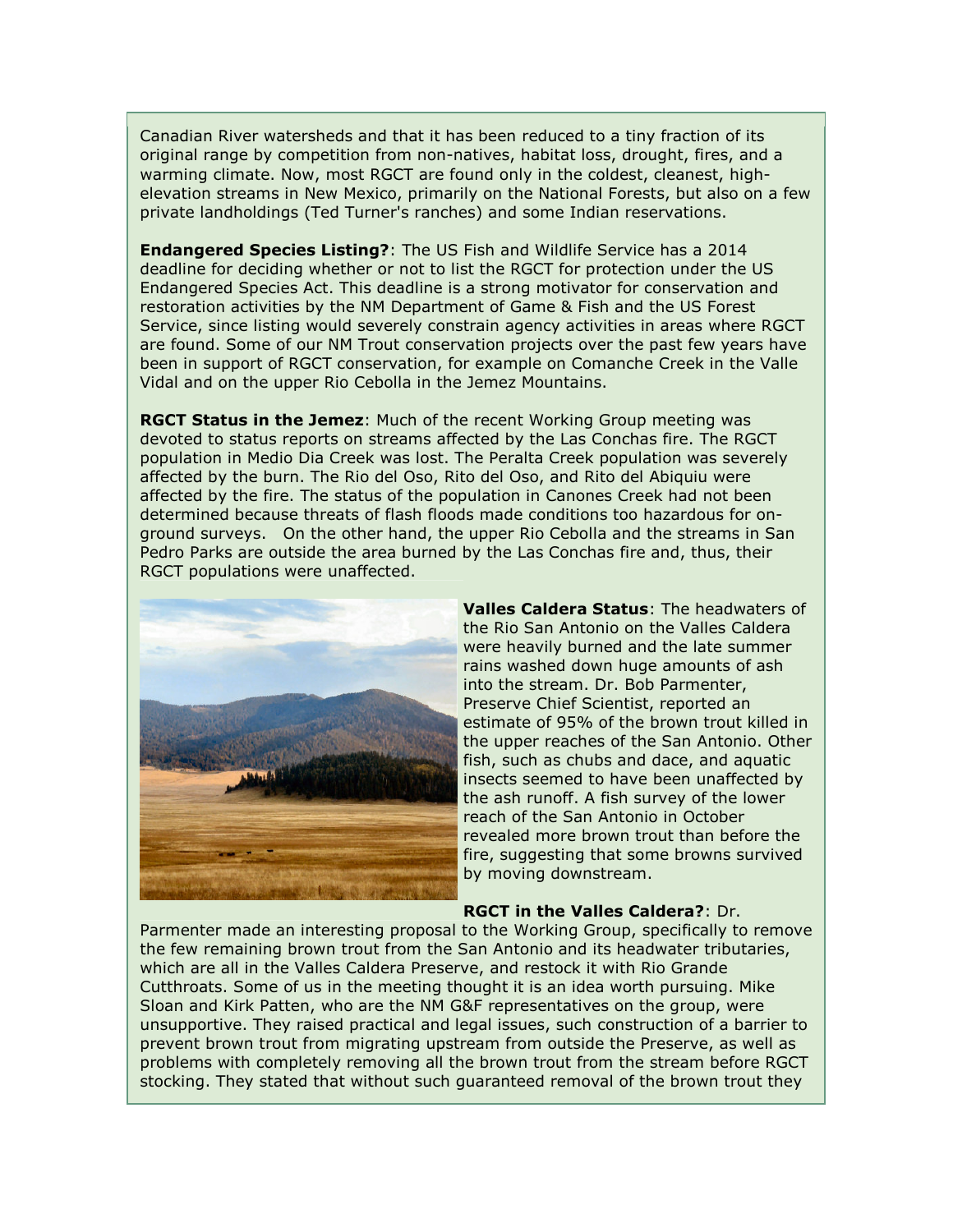couldn't get credit for any RGCT population in the San Antonio in the decision on whether or not to list it under the Endangered Species Act. I pointed out that the Upper Cebolla contained both brown trout and RGCT and that NM G&F counted it as one of their core populations, but Sloan and Patten didn't have an answer to that observation. I told Dr. Parmenter that NM Trout would support reintroducing Rio Grande Cutthroat trout to the Valles Caldera Preserve and volunteered us to help in any way we can. Stay tuned.

# Volunteer Opportunities

Youth Programs. Like any sport, fly-fishing's future depends on our youth to remain viable well into the future. New Mexico Trout is pleased to welcome and involve youth at all its activities, whether that young one is a family member, a friend, or a neighbor. This year, we will continue our program with fly tying and fishing instruction for youth and adults in the Valles Caldera, with monthly events through the summer starting on 26 May. These events occur with youth instruction on Saturday and Adult



instruction on Sunday. If you are interested in helping or attending, contact Francis Peters at fepeter@comcast.net. More information is on the calendar for Valles Caldera, http://www.vallescaldera.gov/calendar/ViewCal.html, and at http://newmexicotrout.org/outreach-projects/youth.



**Project Healing Waters.** New Mexico Trout (NMT) in conjunction with the Veterans Administration Medical Center in Albuquerque, NM leads a Project Healing Waters (PHW) Chapter dedicated to the physical and emotional rehabilitation of disabled active duty personnel and veterans through sharing the world of fly fishing. Our program runs from February thorough December and includes instruction in fly tying and casting, and stream outings. Folks interested in supporting or learning more about Project Healing Waters and the NMT program can contact Dave

Patton at pattondj1@hotmail.com. More information is at http://newmexicotrout.org/outreach-projects/healing-waters.

# Our Visit to the Denver Fly Fishing Show (or, A Road trip with the Guys) by Mark Kalin

When you go on a road trip with 70-year old guys, you learn where all the rest stops are.

In early January, a number of NMT members went to Denver for a big fly fishing (and fly fishing only, no hunting, bait fishing, etc.) show. It was a great fun winter diversion. We doubled up in rooms at a hotel adjacent to the huge building which housed the exhibits, casting and fly tying demonstrations, presentations, lectures, and vendor booths. The hotel provided a pretty good breakfast (included with price of rooms) and we walked to a nearby restaurant for evening meals.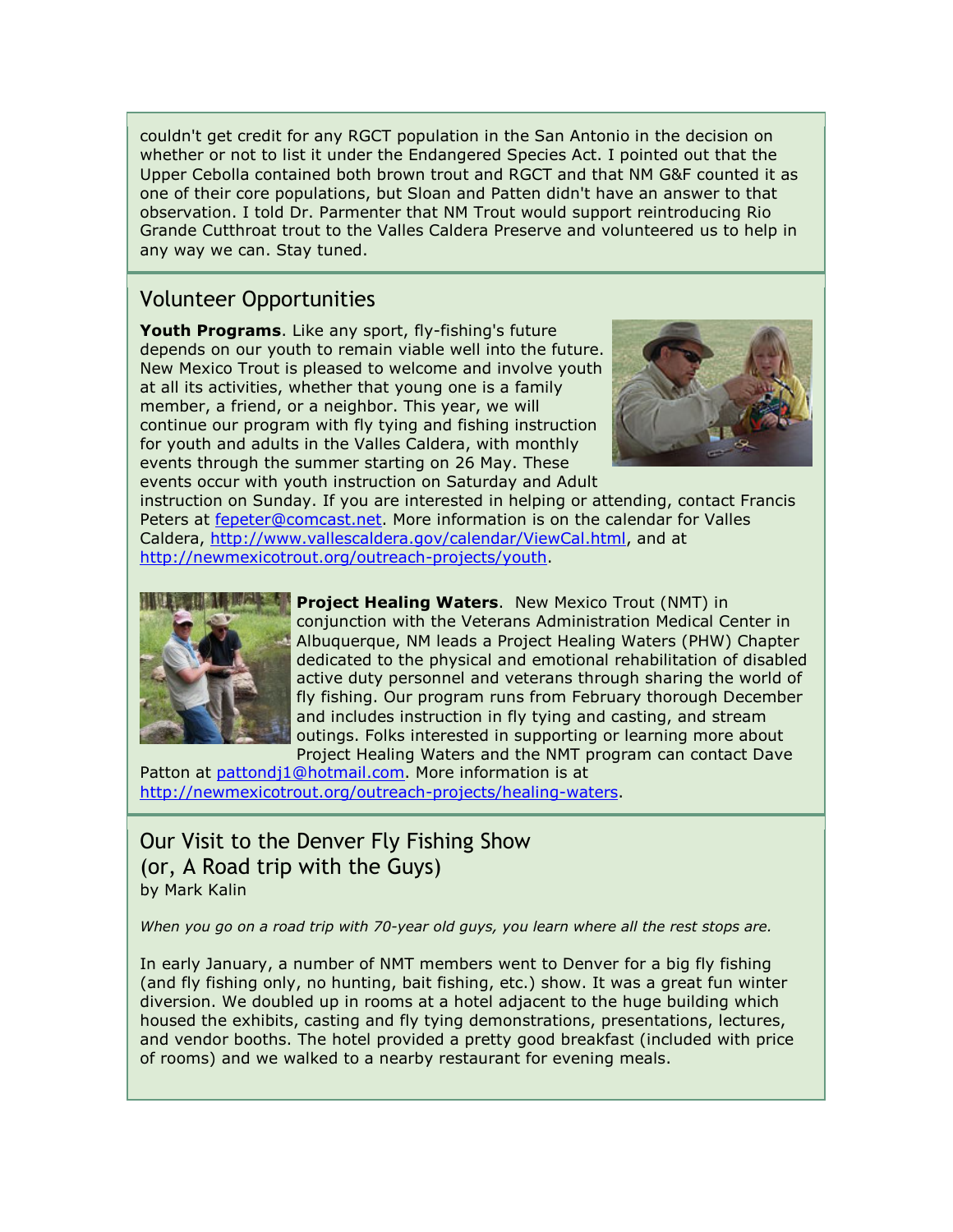We attended for two full days. There were eight or nine concurrent presentations throughout each day, approximately 30 fly tyers in action, and casting demos by top-notch throwers. My son, Andy, was a first time attendee, and he was impressed with the ease of approaching and interacting with the fly fishing gurus in attendance, a few of whom were Steve Rajeff, John Gierach, Rick Hafele, Dave Whitlock, Dave Hughes, Gary Borger, George Daniel, A.K. Best, and Jim Schollmeyer. We attended presentations of fishing in locations through



out the West and also some saltwater destinations by knowledgeable fly shop owners and guides. All of who cordially responded to questions from the audiences.

There were vendors galore - rods (including a number of bamboo rod builders) - and you could test cast them, reels, flies, other equipment, clothing, floatcraft, books - it was like a giant flyshop.

I especially enjoyed two casting demonstrations. One by Steve Rajeff (holder of 30+ national and international accuracy and distance casting records). He threw it clear to Littleton and made it look effortless. The other was a very nice handcast (without using a rod) of about 65 - 70 feet made by Michael Mauri. I had seen videos of such casting, but in person it was really impressive. He may be able to throw further by hand than I can with a rod.

Also two way cool displays. One was a history of fly rods, with examples dating back several centuries. The other was a display of bamboo rod build equipment and its use - from a bamboo cane to a finished six-sider.

All in all it was an awesome trip - great camaraderie, good food, and plenty to drink. I encourage anyone interested to attend, or join us next year on our road trip. More information on the show is http://www.flyfishingshow.com/.

TIP - be sure to ask Mike M. to demonstrate his elk call.

#### Members at the Fly Show

Brian Beaudoin, Pete Gordinier, Pat Harrington, Andy Kalin, Ron Kubica (who traveled from Vermont), Mike Maurer, Walt Ratcliff, Tom Roth, Noel Savignac, Steve Weiss, and Mark Kalin

#### Them or Us by Pat Mileshosky NMT President

As many of you might know by now there is a concerted effort to start a new Trout Unlimited chapter based in Albuquerque. Some members of New Mexico Trout, if they are members of TU, may have received postcards announcing the first public organizational meeting later this month. When this meeting takes place it will be the fourth meeting held with the purpose of establishing a TU chapter. I attended the first two meetings and will attend the third on January 12. Confessing this, let me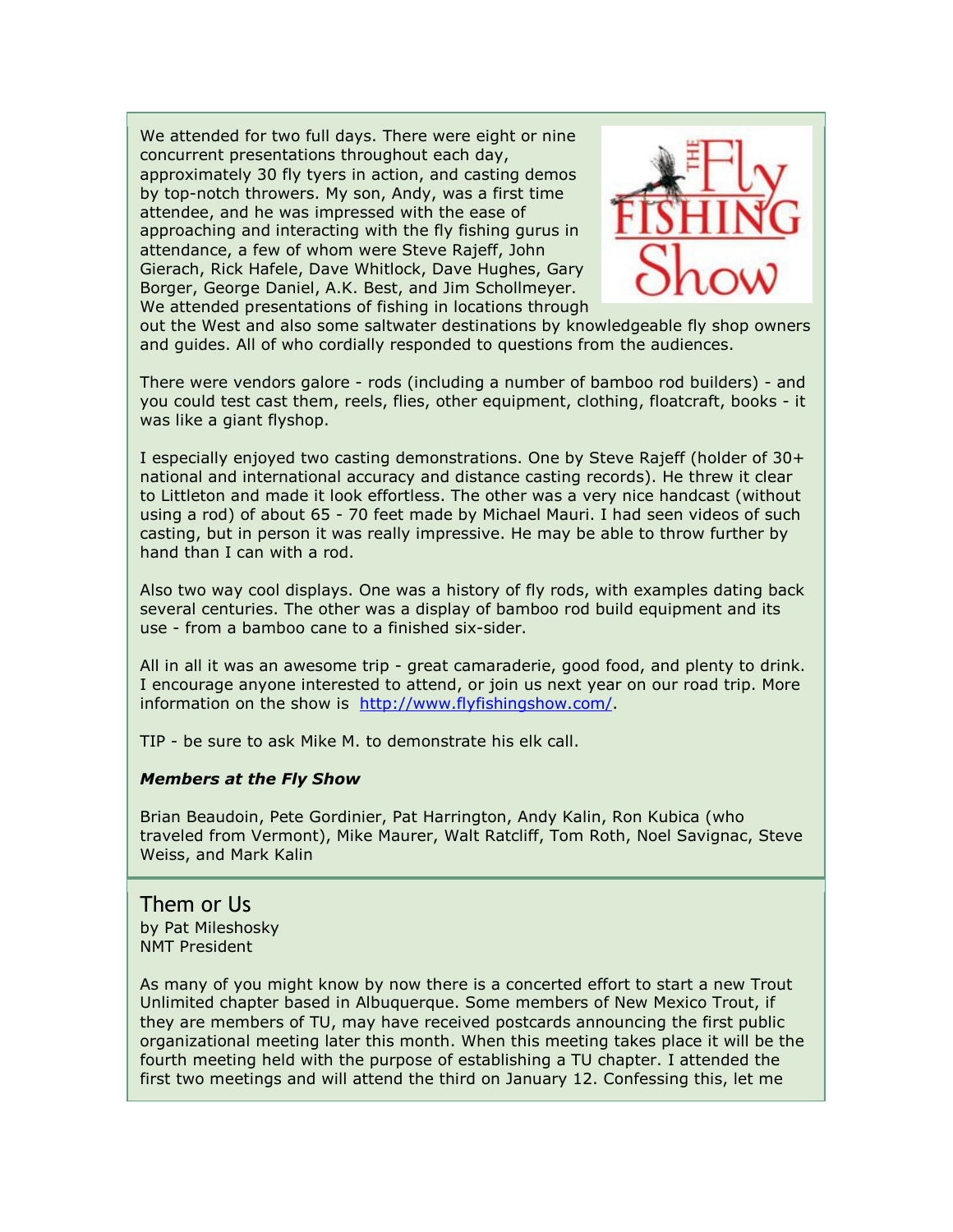provide some background.

Several months ago, I was approached by Garrett Veneklasen asking about the possibility of addressing the NM Trout regarding the start up of a new TU chapter. I saw no harm in listening, so Garrett along with Dave Propst and Frank Weissbarth were invited to the June 2011 NM Trout Board of Directors (BoD) meeting where they informed us of the formulation of a new TU chapter to be based in Albuquerque along with the requisite whys and wherefores. Garrett spoke of the hard feelings that



existed between NM Trout and TU in the past and wanted make sure those were laid to rest. It was decided that representatives from both organizations would be welcome to attend and/or address the others BoDs and clubs when necessary. What might be the necessity? How about conservation programs in New Mexico where both clubs can join together for a better outcome? Maybe political issues where a larger presence swings a bigger stick? How about better fisheries in New Mexico which is the underlying reason for both clubs?

In attending the TU meeting I was somewhat surprised to find other members of NM Trout in attendance. They spoke to the "them or us" thinking. It was made clear to them that that issue was laid to rest months earlier at the June NM Trout BoD meeting and both organizations would be working together to advance the betterment of the fisheries in New Mexico.



So what is the bottom line for New Mexico Trout with respect to the start up of a TU chapter in Albuquerque? The answer is easy... what choice does NM Trout have in the matter? TU will start when and where it wants. We have absolutely no control or input whatsoever. That being said, why not make it an amicable alliance? I have always heard that it is easier to get things done with honey rather than with vinegar. I've also heard that one should keep his friends close and his enemies closer. Needless to say, in this case I will go with the former and dismiss the latter. For those who will belong to either NM Trout or TU there is nothing I can say. Your mind is made up. I would suggest to the other folks, why not both? Both clubs are striving for the same ends, which is the betterment of the waters and fisheries in New Mexico. In the end there is one winner... the fish.

So you know and if you care, which I am sure you do, I will be unable to attend the TU meeting at the Chama River Brewing Company on January 24. I will be away on business... chasing the wily Bonefish in the Bahamas for two weeks.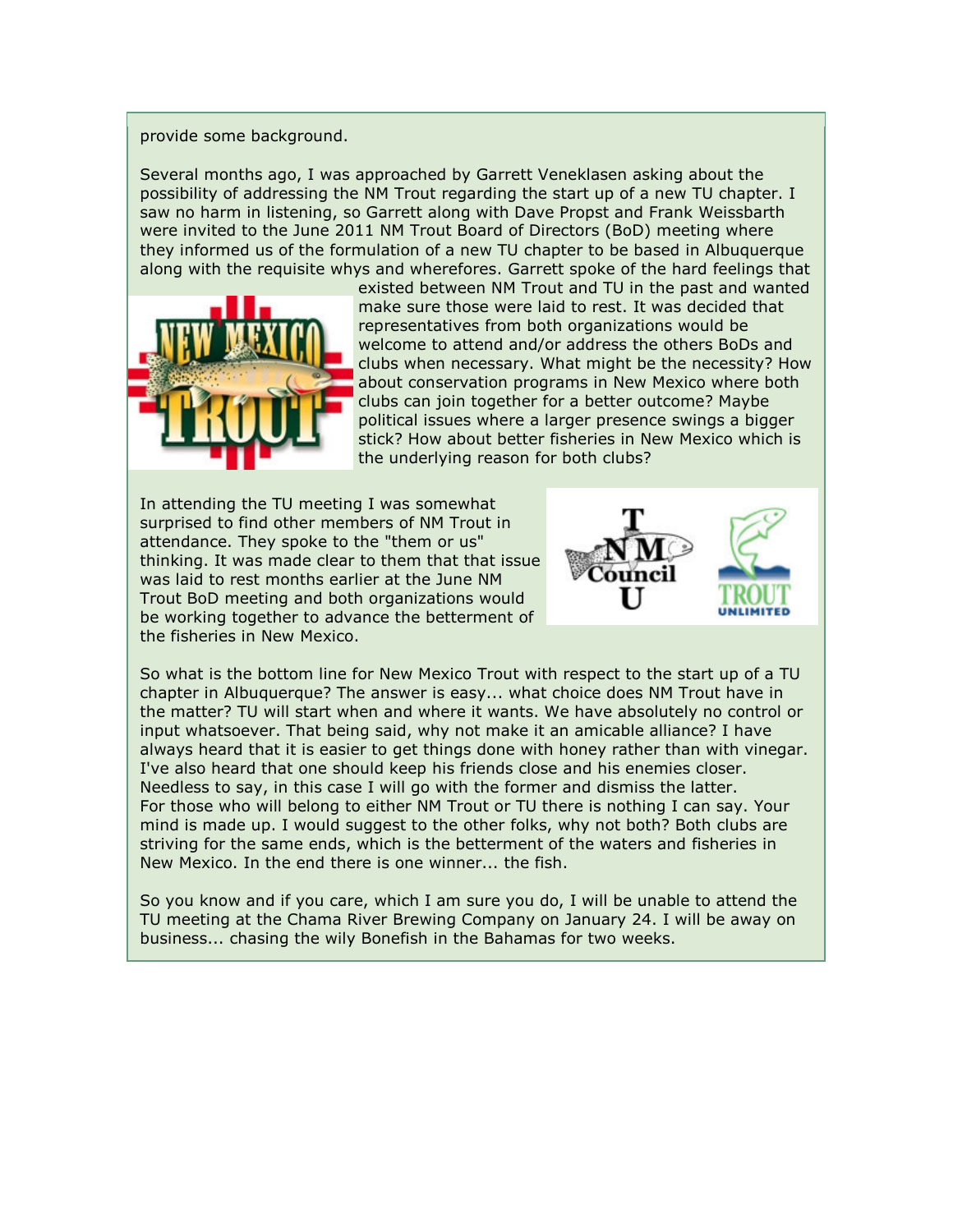#### Fly of the Month - Depth Charge Midge Photograph and Notes by Tim Barker Used by permission

HOOK: Daiichi 1250, or TMC 206 BL, #18- #20, TMC 200R, #18-#22 THREAD: Tiemco 16/0, White RIB: Lagartun, x-Fine, Copper WINGLETS: Mirage Opal Tinsel, SM **THORAX: Ice Dub, UV Brown BEAD # 1.: Black Tungsten, sized to hook** BEAD # 2.: Killer Caddis, Diamond, 15/0

So I wanted to play around with a new Midge pattern for late Fall and Winter Fly Fishing on two of the tail waters we visit



when the snow flies in the Eastern Sierras and it's time for a hand numbing experience...

This pattern comes from the Spirit River collection of flies for 2012...I do not know who first came up with it but the monicker "depth charge" I would have to attribute to Greg Vinci since he has created versions that cover the "Bird's Nest", Stone Flies and Caddis (X-Ray larvae and Pupae)...

This pattern may also be tied in Brown, Gray, Olive, Black or Red using Gordon Griffith 14/0 thread or other Tiemco colors...the bead,and rib colors may also be changed for what works in a particular area. For #20 and #22, the thorax dubbing may be omitted...

More flies and anecdotes by Tim are at http://planettrout.wordpress.com/

More NM Trout patterns at http://newmexicotrout.org/archives/category/fly-patterns

# Latest San Juan Project to Limit Silt, Improve Fishing

By Karl F. Moffatt excerpt reprinted by permission

San Juan Fisheries Biologist for the New Mexico Department of Game and Fish, Marc Wethington, helps direct the placement of boulders for another taxpayer funded fish habitat improvement project on the trophy trout stream.

The Braids area features many small islands interspersed by channels where the water is shallow and the trout have only a limited number of places to live. "Improvements to the habitat there

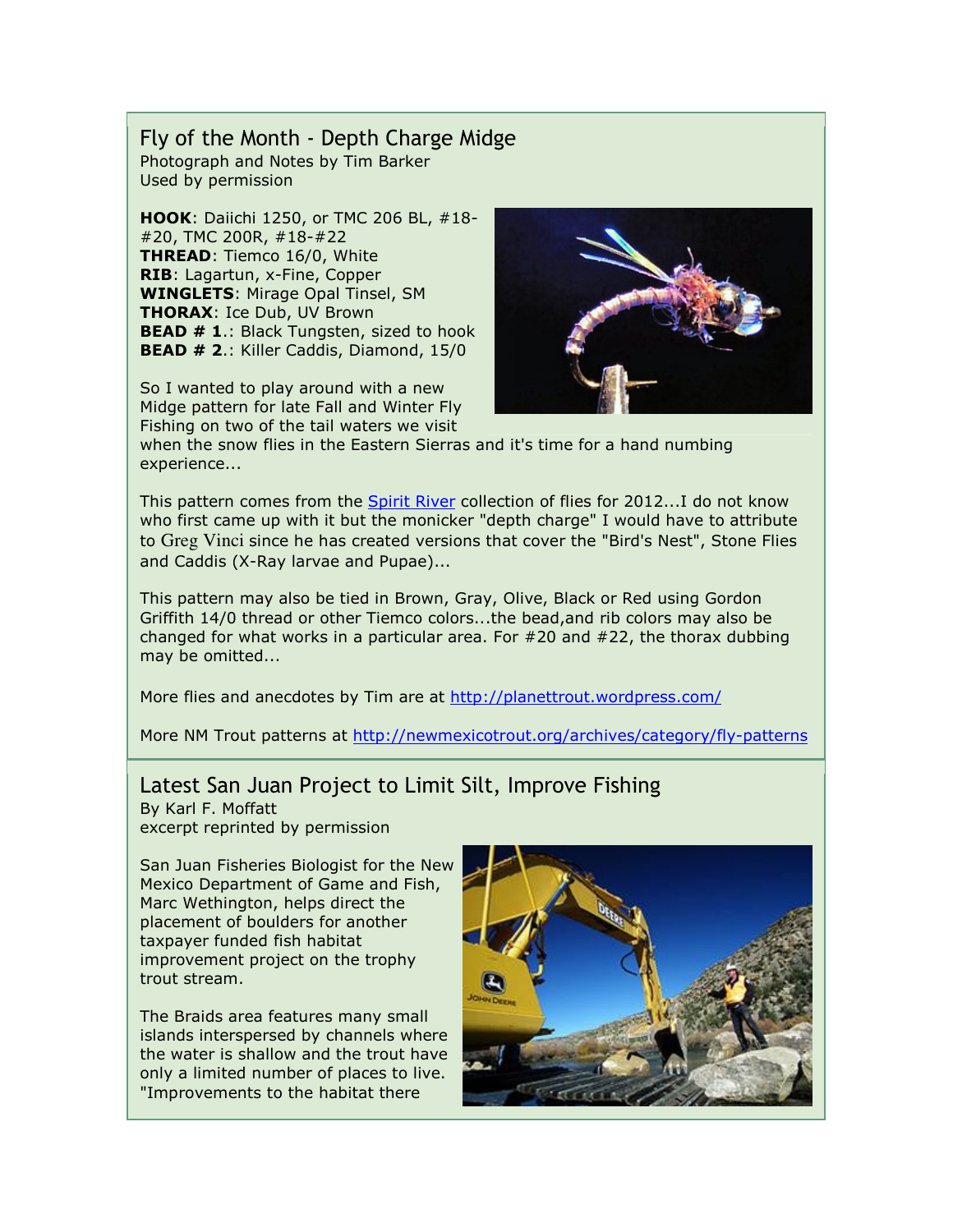should increase the area's trout holding capacity and angling success", Wethington said.



This island will be filled to help direct more river flow into the Braids area above where numerous pools are being created to provide more habitat for trout. The foundation of a berm designed to redirect more of the river's flow into the Braids area will be backfilled and planted with native vegetation to appear more natural. A mid-stream island is being built up and further out into the river's flow to redirect more water into the Braids area and increase the depth. Some side channels will be shut off and filled in

while several existing islands will also be consolidated to implement the plan. Numerous deep holes will then be dug out of the bedrock to provide future homes for fish and willows and other natural vegetation will be planted to return the area to a natural appearance. "In a few years you shouldn't even be able to notice the work we've done," Wethington said.

You can read more about these and other improvements at http://karlfmoffatt.blogspot.com/2011/11/latest-san-juan-project-to-limit-silt.html

#### Colorado Fishing Report

From John Gordon, as reported by Mark Kalin

On a recent trip to Colorado, I visited with former NMT member John Gordon, who now lives, raises his family, and works in Colorado Springs. Besides his day job, John, as congenial and generous as ever, is on the staff at Angler's Covey in Colorado Springs. He graciously submitted the following fishing report as of RIGHT NOW.

"Regarding fishing this time of year: In the Colorado Springs area we are pretty much limited to tail water fisheries. Normally all the lakes are frozen over by now.

**South Platte River:** We have three sections that fish pretty decent in the winter. All of which are roughly 45 minutes to a one-hour drive from Colorado Springs. Please keep in mind that the South Platte River is several hundred miles and is basically a series of reservoirs and rivers. It flows into one reservoir and back out as a river and then into another reservoir. This is repeated several times before it leaves the state and flows into Nebraska.

**11 Mile Canyon** is the tail water section below 11 Mile reservoir. This is very beautiful and very much your ideal Colorado scenic river. Mountains, pine trees, and the river is about twice the size of the Jemez as it flows through the canyon. The lower section freezes over and this pushes the fish and the fisherman (It gets crowded...similar to the San Juan) into the upper mile and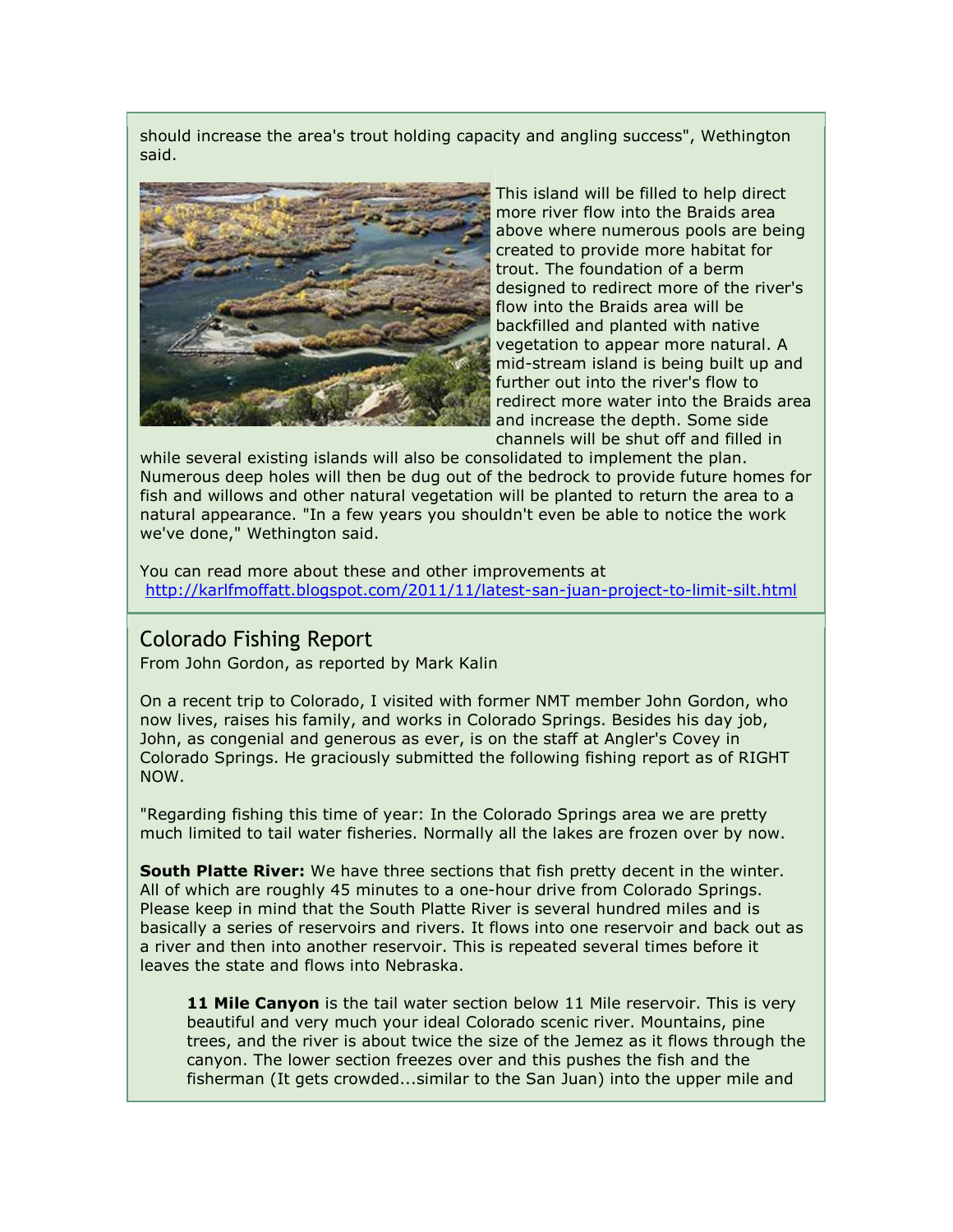half below the dam. This is a typical midge and small mayfly fishery. In the winter size #20 and #22 are most common. There is a great Trico hatch (Spinner fall actually) in the summer but that's for another time.

**Dream Stream section** lies between two reservoirs. 11 Mile Reservoir and Spinney (pronounced SpinEE). This is about 2-3 miles as the crow flies and is a meandering river located in a large meadow area. It gets very windy and very cold here. It has a smaller population of resident Rainbows, Cutthroat, Cutbows, and browns. It is most famous for the large fish caught in the very early spring and the fall. The fish that reside in the lake move up into the stream and any pictures you see of trout 7-10 lbs probably came from here. Browns in the fall



and Rainbows in the early spring. Water is open year round and the best fishing is related to stream flows. When the flows rise the fish will move out of the lake and into the river. So the first big increase in water flow rates as early as late February or early March signal the start.

**Cheeseman Canyon** is tail water below Cheeseman reservoir. This is another pretty canyon know for it's large challenging trout. It has large deep clear pools and some boulders the size of a small house. The hike in will thin out some of the crowds. Beautiful area with nice fish. Just a little further downstream is the small town of Deckers which also has some winter fishing. Most of which is just upstream of the bridge as it crosses the South Platte in Deckers.

### Calendar

NMT Fly Tying Symposium / Bob Gerding Fishing and Hunting Show 10-12 Feb 2012 Manual Lujan Building, NM Expo http://bobsoutadv.com/

New Mexico Trout Conclave 3 March 2012 Sandia Prep School An class on fly tying will be held following the conclave on 4 March.

NMT General Meeting 10 April 2012, 7:30pm Sandia Prep Commons Room Steve Sweitzer will be talking about his new book on Fly Fishing the Rocky Mountain National Parks. http://newmexicotrout.org/get-involved/meetings

Fly Tyer's Roundtable Every Monday, 7:00pm excluding holidays Sandia Prep Lab classroom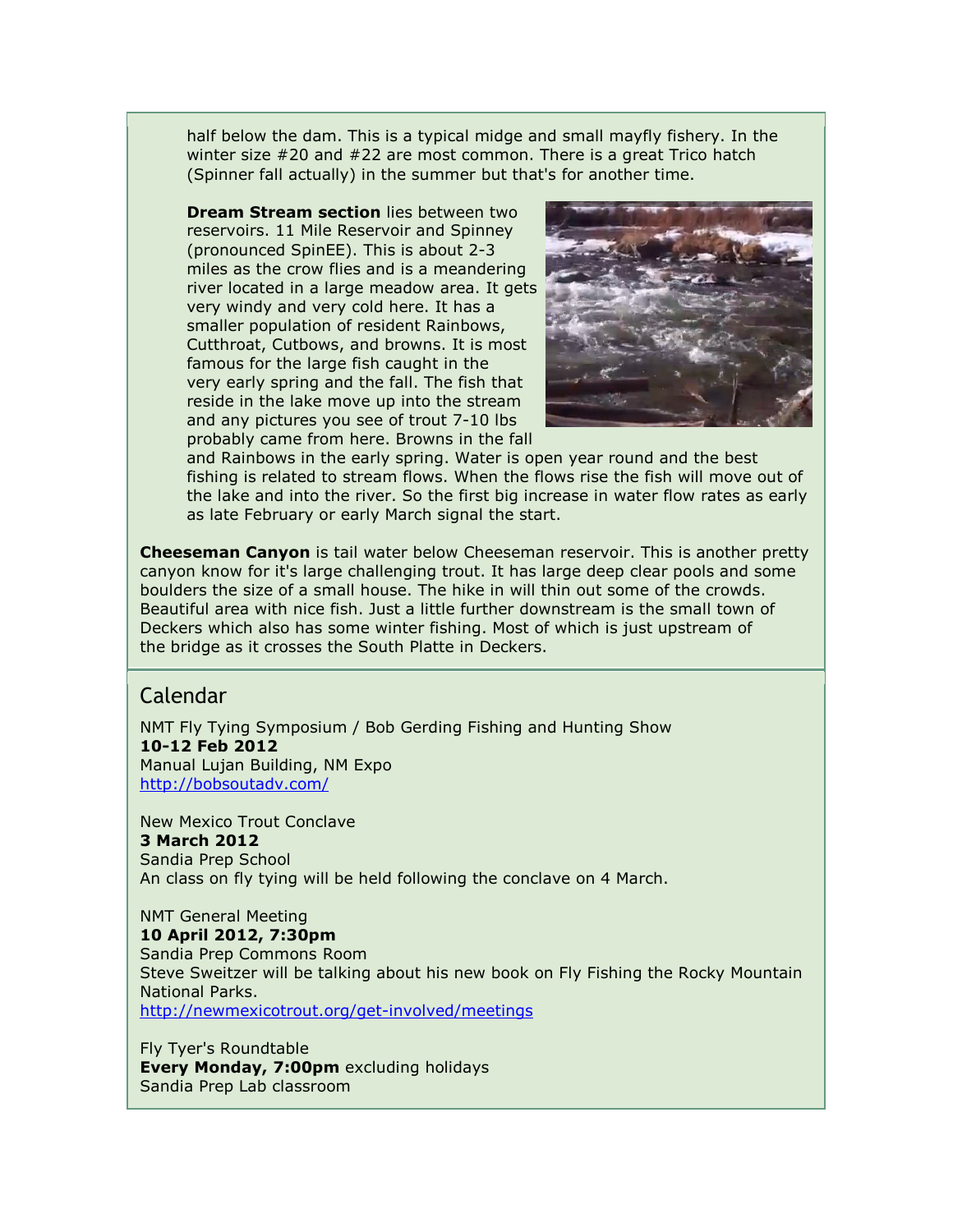The Flytyer's Roundtable brings new and experienced tyers together to exchange ideas, techniques and materials.

"It has always been my private conviction that any man who pits his intelligence against a fish and loses has it coming."

~John Steinbeck~

# NMTrout Business Sponsors

Yearly business membership entails the sponsor to a link on the NMT Newsletter. Contact the membership chair for more information if you or a business owner you know would like to become a sponsor.

**Land of Enchantment Guides** Charlie's Sporting Goods Bruce Taylor Studio KKOB 770 Solitary Angler **James E. Lucero Insurance Agency** M & W Bar Ranch Los Pinos Fly Shop **Jicarilla Game and Fish** Patagonia Clothing Rio Costilla Park Francis Peter San Miguel River Products Jiffy Lube An Anglers Bookcase Jim Young Orvis Company Wild Earth Llama Adventures



# About Us

New Mexico Trout is dedicated to the preservation and enhancement of trout fishing in New Mexico's waters through restoration of riparian habitats and through education of the public about trout fishing and the value of trout habitats. New Mexico Trout is a 501 (c)3 non-profit organization, and we welcome your tax deductible contributions.